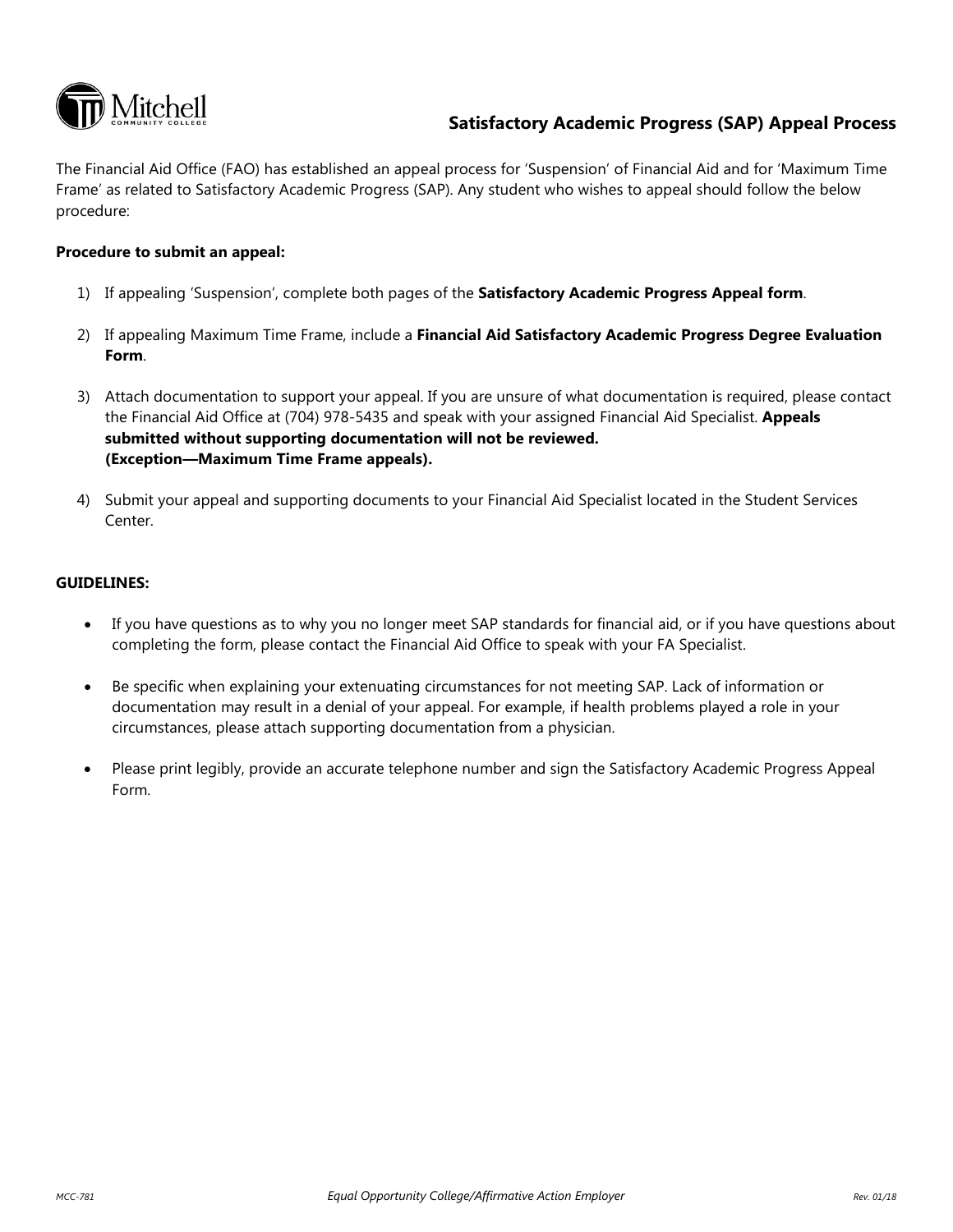

# **Satisfactory Academic Progress (SAP) Appeal Process**

Students who are denied financial aid at Mitchell Community College due to not meeting the satisfactory progress requirements according to the financial aid satisfactory academic progress standards may appeal to have their financial aid reinstated. A student may submit this completed Satisfactory Academic Progress Appeal Form, along with all related supporting documentation. **Appeals submitted without supporting documentation will not be reviewed.** 

| Name <i>First</i>                    | Middle                                           | Last |  |
|--------------------------------------|--------------------------------------------------|------|--|
| Mitchell ID#                         | <b>Phone Number</b>                              |      |  |
| Previous Appeal $\Box$ Yes $\Box$ No | If YES, Was Appeal Granted? $\Box$ Yes $\Box$ No |      |  |

## **STEP ONE (Only complete this section if appealing 'Suspension')**

 Please indicate the extenuating circumstance that contributed to your inability to maintain Satisfactory Academic Progress by checking the category below that applies to you. Please follow the instructions for each category.

- **Death of an immediate family member (spouse, child, sibling, parent or grandparent).**  Attach a copy of the death certificate or obituary and include the name of the deceased and relationship in Step Two.
- **Serious injury or illness to student or immediate family member**. Attach a statement from the physician and explain the nature and dates of the injury or illness in Step Two.
- **Significant event in student's life that affected the student's emotional and/or physical health.**  Provide a detailed explanation in Step Two regarding the specific circumstances. Please include dates of trauma and explain what actions you have taken to overcome this situation. Supporting documentation from a third party (physician, social worker, psychiatrist, law enforcement official, etc.) must be attached.
- **Personal or immediate family emergency.**

Provide a detailed explanation in Step Two explaining the nature and date of the emergency. Supporting documentation must be provided.

 completing a prior degree at Mitchell Community College. **REQUIRED:** Financial Aid Satisfactory Academic Progress  $\Box$  Maximum Time Frame exceeded for completing a program of study OR Maximum Time Frame exceeded due to Degree Evaluation Form

 Provide a detailed explanation in Step Two as to why you have attempted an excessive amount of course credits and have not graduated from your program of study. If you are pursuing an additional degree from Mitchell Community College, you must provide a detailed explanation in Step Two as to why you are pursuing another degree at Mitchell Community College.

 Form'. Your Academic Advisor must complete and sign the 'Financial Aid Satisfactory Academic Progress Degree Evaluation